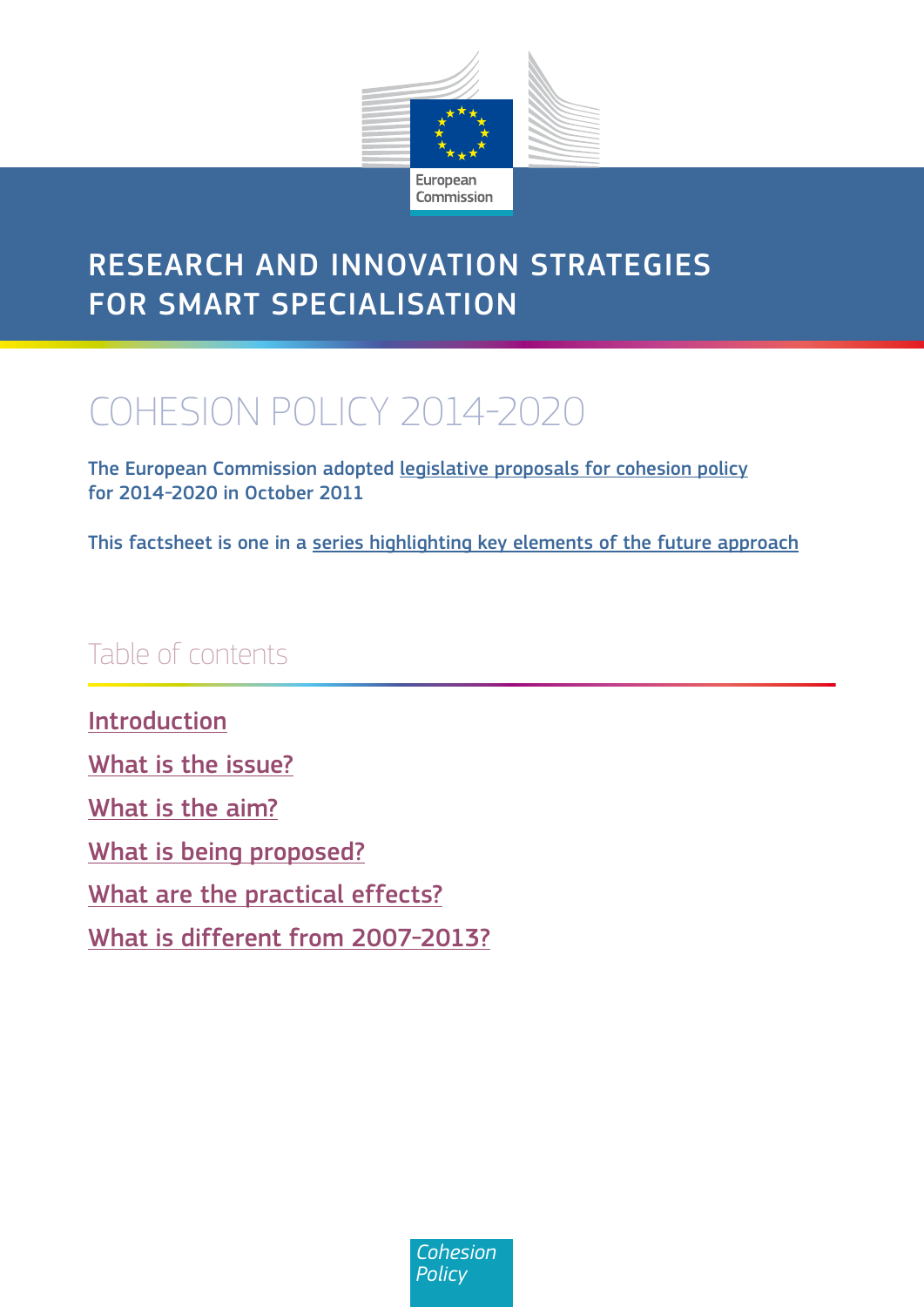<span id="page-1-0"></span>National/Regional Research and Innovation Strategies for Smart Specialisation (RIS3 strategies) are integrated, place-based economic transformation agendas that do five important things:

- » They focus policy support and investments on key national/regional priorities, challenges and needs for knowledge-based development.
- » They build on each country/region's strengths, competitive advantages and potential for excellence.
- » They support technological as well as practice-based innovation and aim to stimulate private sector investment.
- » They get stakeholders fully involved and encourage innovation and experimentation.
- » They are evidence-based and include sound monitoring and evaluation systems.

# What is the issue?  $\uparrow$  Top  $\uparrow$  Top  $\uparrow$  Top  $\uparrow$  Top

- » To recover from the economic downturn, the European Union (EU) needs smart, sustainable and inclusive growth (1). This requires a **comprehensive European innovation strategy**, as set out in the **'Innovation Union'** (2) document published in October 2010. The focus is on **investing in research, innovation and entrepreneurship** in every EU Member State and region, so as to fully exploit Europe's potential.
- » The European Commission wants national and regional authorities across Europe to draw up **research and innovation strategies for smart specialisation**, so that the EU's **Structural Funds** can be used **more efficiently and synergies** between different EU, national and regional policies, as well as public and private investments, can be **increased**.
- » Smart specialisation means **identifying the unique characteristics and assets of each country and region**, highlighting each region's **competitive advantages**, and rallying regional stakeholders and resources around an **excellence-driven vision of their future**.

It also means strengthening regional innovation systems, maximising knowledge flows and spreading the benefits of innovation throughout the entire regional economy.

» Smart specialisation is essential for truly **effective research and innovation investments**. In the European Commission's proposal for **cohesion policy** (3) in 2014-2020 it will be a **precondition for using the European Regional Development Fund (ERDF) in 2014-2020**  to support these investments.

 <sup>(1)</sup> http://ec.europa.eu/europe2020/index en.htm

 <sup>(2)</sup> http://ec.europa.eu/research/innovation-union/index\_en.cfm

 <sup>(3)</sup> COM(2011) 615, http://ec.europa.eu/regional\_policy/what/future/proposals\_2014\_2020\_en.cfm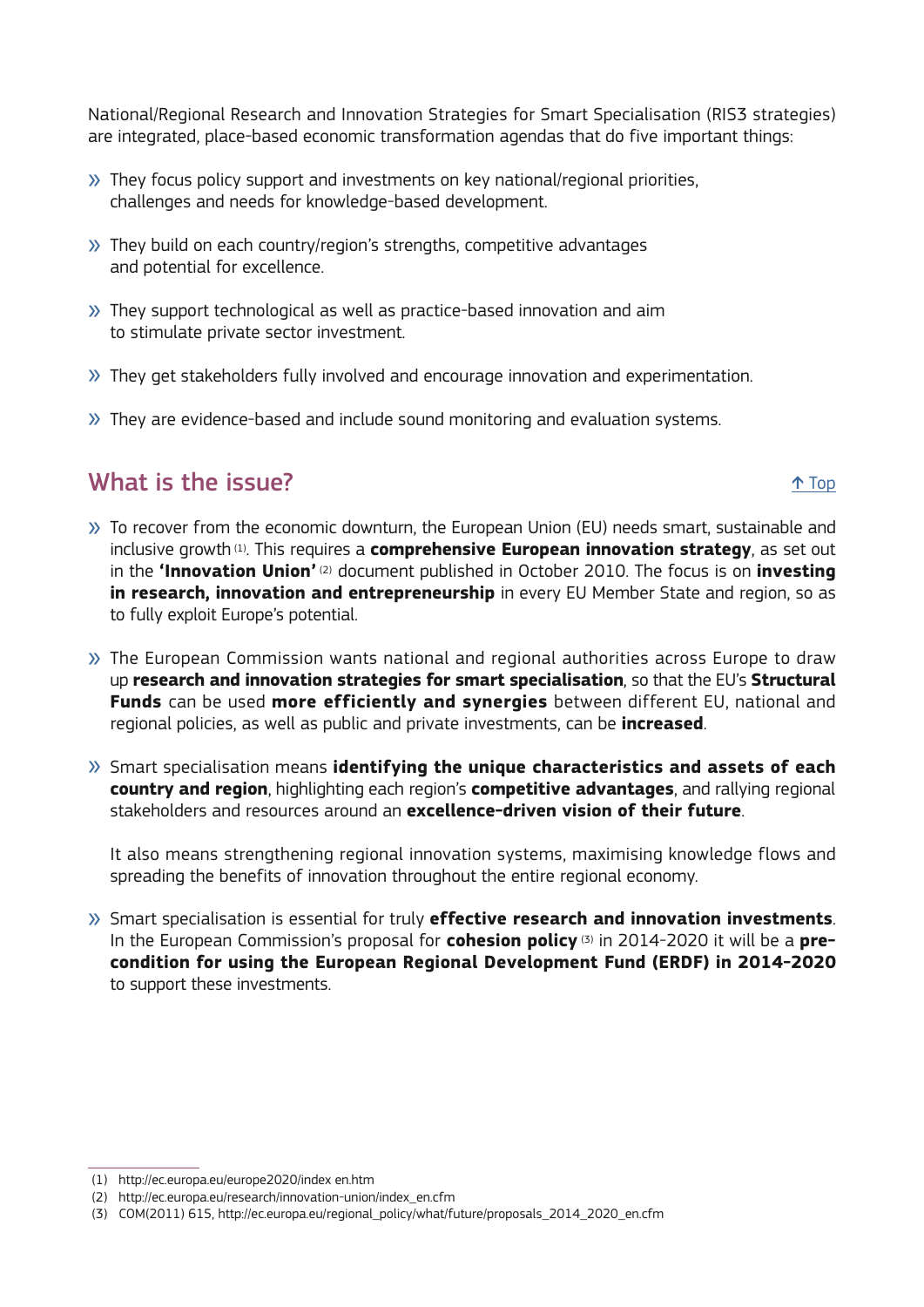# <span id="page-2-0"></span>What is the aim?  $\uparrow$  Top  $\uparrow$  Top  $\uparrow$  Top  $\uparrow$  Top  $\uparrow$  Top  $\uparrow$  Top  $\uparrow$  Top  $\uparrow$  Top  $\uparrow$  Top  $\uparrow$  Top  $\uparrow$  Top  $\uparrow$  Top  $\uparrow$  Top  $\uparrow$  Top  $\uparrow$  Top  $\uparrow$  Top  $\uparrow$  Top  $\uparrow$  Top  $\uparrow$  Top  $\uparrow$  Top  $\uparrow$

# The RIS3 policy rationale

### » **To make innovation a priority for all regions**

'Europe 2020' requires policy makers to consider how the different aspects of smart, sustainable and inclusive growth are interrelated. Integrated smart specialisation strategies respond to complex development challenges by adapting the policy to the regional context.

RIS3 supports the creation of knowledge-based jobs and growth not only in leading research and innovation (R&I) hubs but also in less developed and rural regions.

RIS3 is a key part of the proposed EU Cohesion Policy reform supporting thematic concentration and reinforcing strategic programming and performance orientation.

#### » **To focus investment and create synergies**

RIS3 focuses economic development efforts and investments on each region's relative strengths, exploiting its economic opportunities and emerging trends, and taking action to boost its economic growth.

RIS3 enhances the added value, impact and visibility of EU funding. It ensures value for money in times of tighter budgets and scarce(r) public resources.

RIS3 ensures synergies between European policies and funding, complementing national and regional schemes and private investment.

#### » **To improve the innovation process**

RIS3 requires smart, strategic choices and evidence-based policy making. Priorities are set on the basis of strategic intelligence about a region's assets (4), its challenges (5), competitive advantages and potential for excellence (6).

RIS3 involves making sure that the policy mix, i.e. the combination of policy instruments available in a given regional environment – grants, loans and other support – is effective in reaching the overall policy goals, helps businesses, and leverages private investment.

RIS3 entails developing result indicators and using them to drive, steer and adjust policies and programmes. They thus promote continuous policy evaluation and learning, sharing experience and good practices between regions.

#### » **To improve governance and to get stakeholders more closely involved**

RIS3 encourages all stakeholders to unite under a shared vision. It links small, medium-sized and large firms, encourages multi-level governance and helps to build creative and social capital within the community.

The RIS3 process must be interactive, regionally-driven and consensus-based. While the precise mix of organisations involved will depend on the regional context, it is important that all partners be fully involved in developing, implementing and monitoring smart specialisation strategies.

 <sup>(4)</sup> Including industrial structures, clusters, universities, research institutes, science, technology, skills, human capital, environment, market access, governance systems, and linkages and connections with other regions.

 <sup>(5)</sup> Including an ageing population, labour market mismatches, remote location and environmental aspects.

 <sup>(6)</sup> For example, SWOT, foresight and trend analyses, technology mapping, cluster analysis, entrepreneurial knowledge of markets.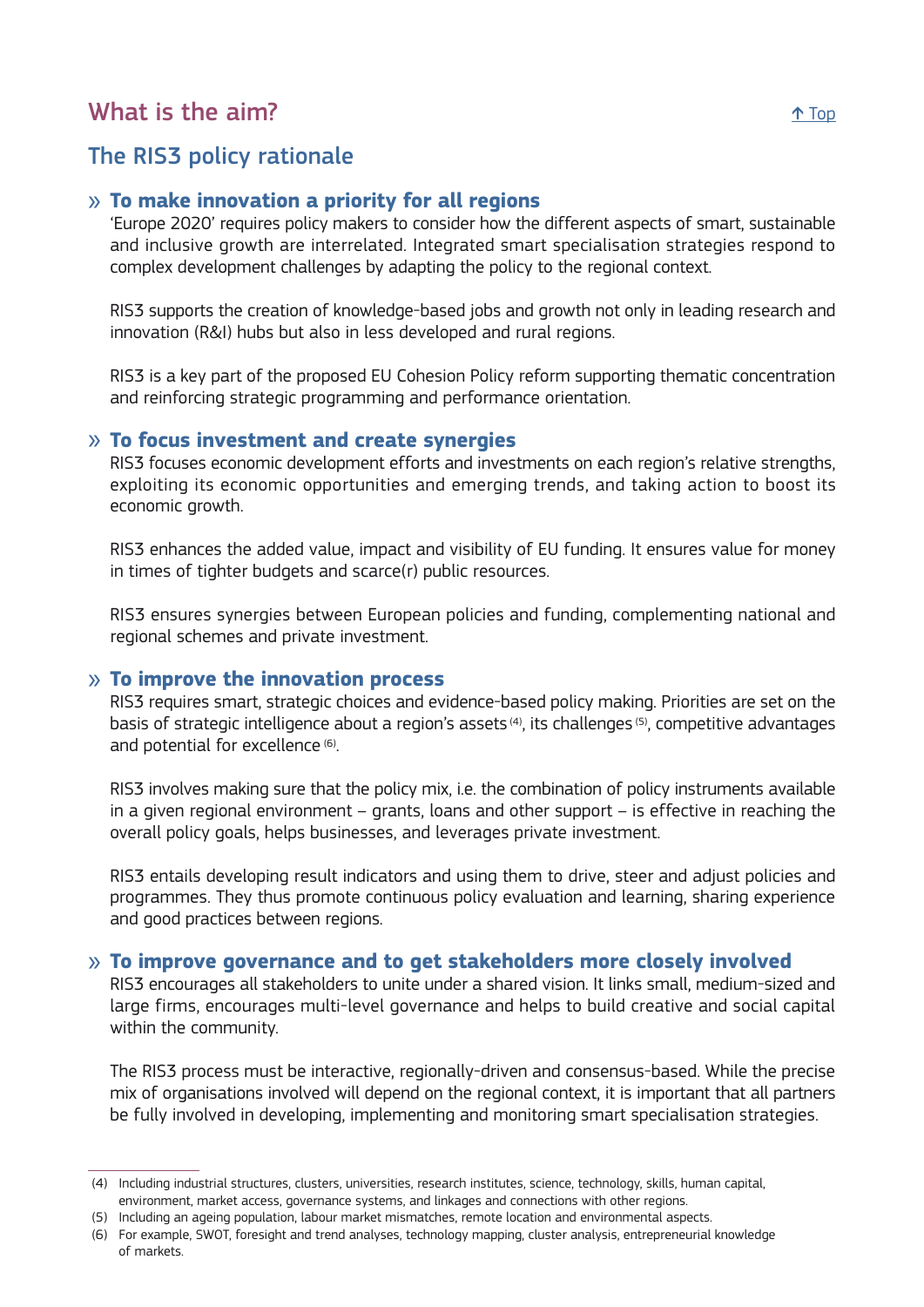# The economic rationale

### » **To develop and implement strategies for economic transformation**

RIS3 requires an integrated and place-based approach to policy design and delivery. Policies must be tailored to the local context, acknowledging that there are different pathways for regional innovation and development.

#### These include:

a) rejuvenating traditional sectors through higher value-added activities and new market niches; b) modernising by adopting and disseminating new technologies;

c) diversifying technologically from existing specialisations into related fields;

d) developing new economic activities through radical technological change and breakthrough innovations; and

e) exploiting new forms of innovation such as open and user-led innovation, social innovation and service innovation.

#### » **To respond to economic and societal challenges**

Europe faces relentless global competition for talent, ideas and capital. At the same time, fiscal austerity requires governments to focus oftentimes scarce resources on a few areas and measures that have genuine potential to create sustainable jobs and growth.

Most regions can only acquire a real competitive edge by finding niches or by mainstreaming new technology into traditional industries and exploiting their 'smart' regional potential.

Smart specialisation strategies can also be a powerful instrument to tackle social, environmental, climate and energy challenges, such as demographic change, resource efficiency, energy security and climate resilience.

#### » **To make regions more visible to international investors**

By focusing on what gives a region its greatest competitive potential, smart specialisation helps position the region in specific global markets/niches and international value chains.

To attract private investment and to get the attention of international investors it is important to brand a region's expertise in a specific knowledge sector or niche market and to provide solid, integrated support to help strengthen this specialisation.

#### » **To improve a region's internal and external connections**

Improving internal connections has long been a trademark of innovation policy (e.g. triple or quadruple helix networks, knowledge triangles, university-business cooperation, clusters, etc.).

However, regions also need to be outward looking, to position themselves in European and global value chains, and to improve their connections and cooperation with other regions, clusters and innovation players. This is important for the internationalisation of their companies, to achieve a critical potential of cluster activities and to generate inflows of knowledge relevant to the region's existing knowledge base (7).

 <sup>(7)</sup> http://www.eurada.org/site/files/No%20Nonsense%20Guide-E.pdf (EURADA, Directory of 'no-nonsense' activities to build S3-minded regions, November 2011).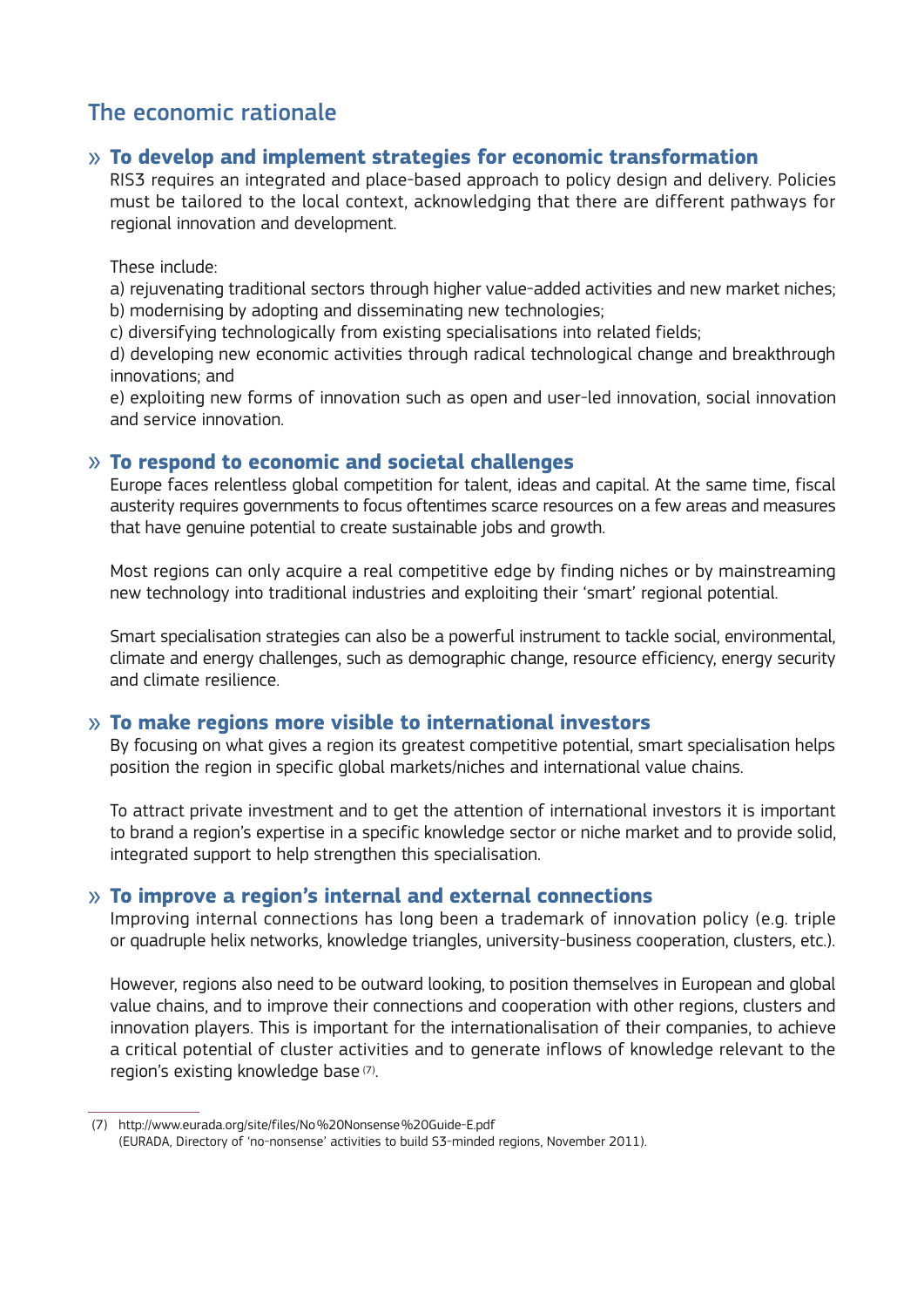#### » **To avoid overlaps and replication in development strategies**

In the past, regions facing development challenges have often tried to replicate the same or similar priorities as other, leading, regions, even when they had few assets and little chance of becoming world leaders in their chosen fields.

RIS3 encourages regions to adopt policies realistically tailored to their capabilities, opportunities and needs.

International differentiation and technology diversification are key to (re-)positioning a region in a global, highly dynamic and changing context, and to making its strategy stand out from that of other regions.

#### » **To accumulate a 'critical mass' of resources**

RIS3 can ensure that research and innovation resources reach critical mass, i.e. sufficient momentum to become self-sustaining, or critical potential, supporting them through targeted action to boost human resources and knowledge infrastructure.

It clearly pays to focus on areas of real potential and strength rather than spreading investments thinly over unrelated areas. Critical mass/potential can be accumulated either internally within the region or via insourcing and cooperation with other regions.

#### » **To promote knowledge spillover and technological diversification**

The most promising way for a region to promote its knowledge-based growth is to diversify into technologies, products and services that are closely related to existing dominant technologies and the regional skills base. Knowledge spillover is most successful if it is within related industries (as opposed to a diversity of unrelated sectors).

New industries will grow out of the most successful existing clusters, but only if sectoral boundaries are abandoned. What matters is not diversification *per se* but rather specialised technological diversification in emerging economic activities. This starts from existing regional knowledge and economic capabilities and aims for related but higher value-added activities.

Regions should thus prioritise complementarity between related economic activities, and find better ways to combine their strengths so as to create new industrial capability in areas with high growth potential (e.g. cross-clustering).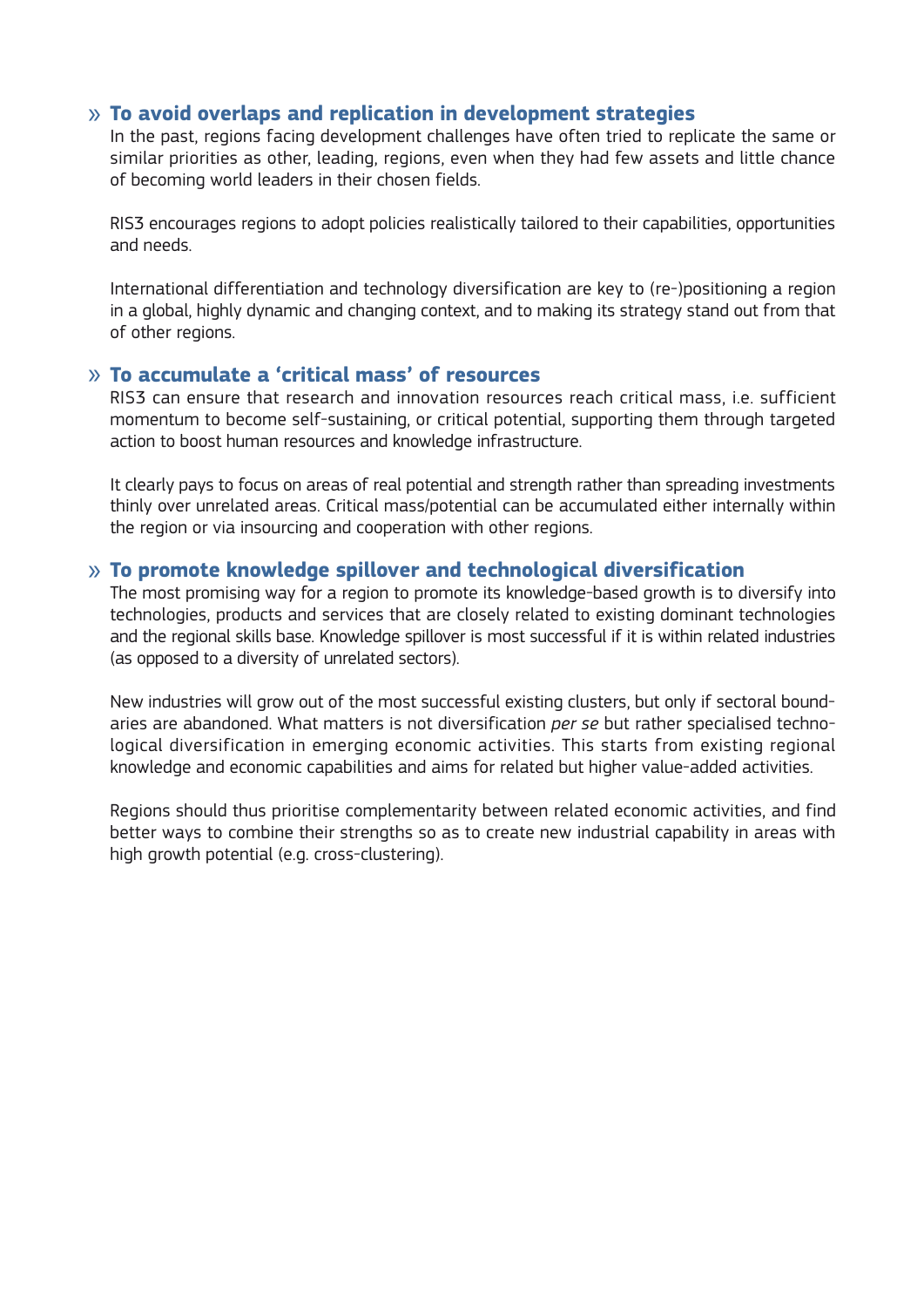# <span id="page-5-0"></span>What is being proposed?  $\uparrow$  Top

As part of EU Cohesion Policy in 2014-2020, the European Commission is proposing to make **smart specialisation a pre-condition** (so-called '*ex ante* conditionality') **for supporting investments**  for two key policy objectives:

- 1 Strengthening research, technological development and innovation (the R&I target); and
- 2 Enhancing access to and use of quality of ICT (the ICT target)

# For the **R&I target**:

A national or regional research and innovation strategy for smart specialisation is in place that:

- is based on a SWOT analysis to concentrate resources on a limited set of research and innovation priorities;
- outlines measures to stimulate private research, technology and development (RTD) investment;
- contains a monitoring and review system;
- sees a Member State adopt a framework outlining available budgetary resources for research and innovation; and
- sees a Member State adopt a multi-annual plan for budgeting and prioritisation of investments linked to EU priorities (European Strategy Forum on Research Infrastructures – ESFRI).

# For the **ICT target**:

Within the strategy for smart specialisation, a chapter for digital growth is included that contains:

- budgeting and prioritisation of measures through a SWOT analysis carried out in alignment with the Scoreboard of the Digital Agenda for Europe;
- an analysis concerning the balancing of support for the demand and supply of information and communication technologies (ICT);
- measurable targets for the outcomes of action on digital literacy, skills, e-inclusion, eaccessibility, and e-health that are aligned with existing national or regional strategies in those fields; and
- an assessment of the needs for reinforced ICT capacity building.

The Commission is also proposing to make smart specialisation a **pre-condition for obtaining support from the European Agricultural Fund for Rural Development (EAFRD)** (8) in order to foster knowledge transfer and innovation in agriculture, forestry and rural areas.

# What are the practical effects?  $\uparrow$  Top  $\uparrow$  Top

The RIS3 *ex-ante* conditionality requires EU Member States and regions to **identify the knowledge specialisations** that best fit their innovation potential, based on their assets and capabilities.

They must do this through a process of **'entrepreneurial discovery'**, i.e. involving key innovation stakeholders and business. Thus, rather than being a strategy imposed from above, smart specialisation involves **businesses, research centres and universities working together** to identify a Member State or region's most promising areas of specialisation, but also the weaknesses that hamper innovation there (9).

 <sup>(8)</sup> COM(2011) 627.

 <sup>(9)</sup> http://ec.europa.eu/invest-in-research/monitoring/knowledge\_en.htm (cf. D. Foray et al., Smart Specialisation – the concept, June 2009).